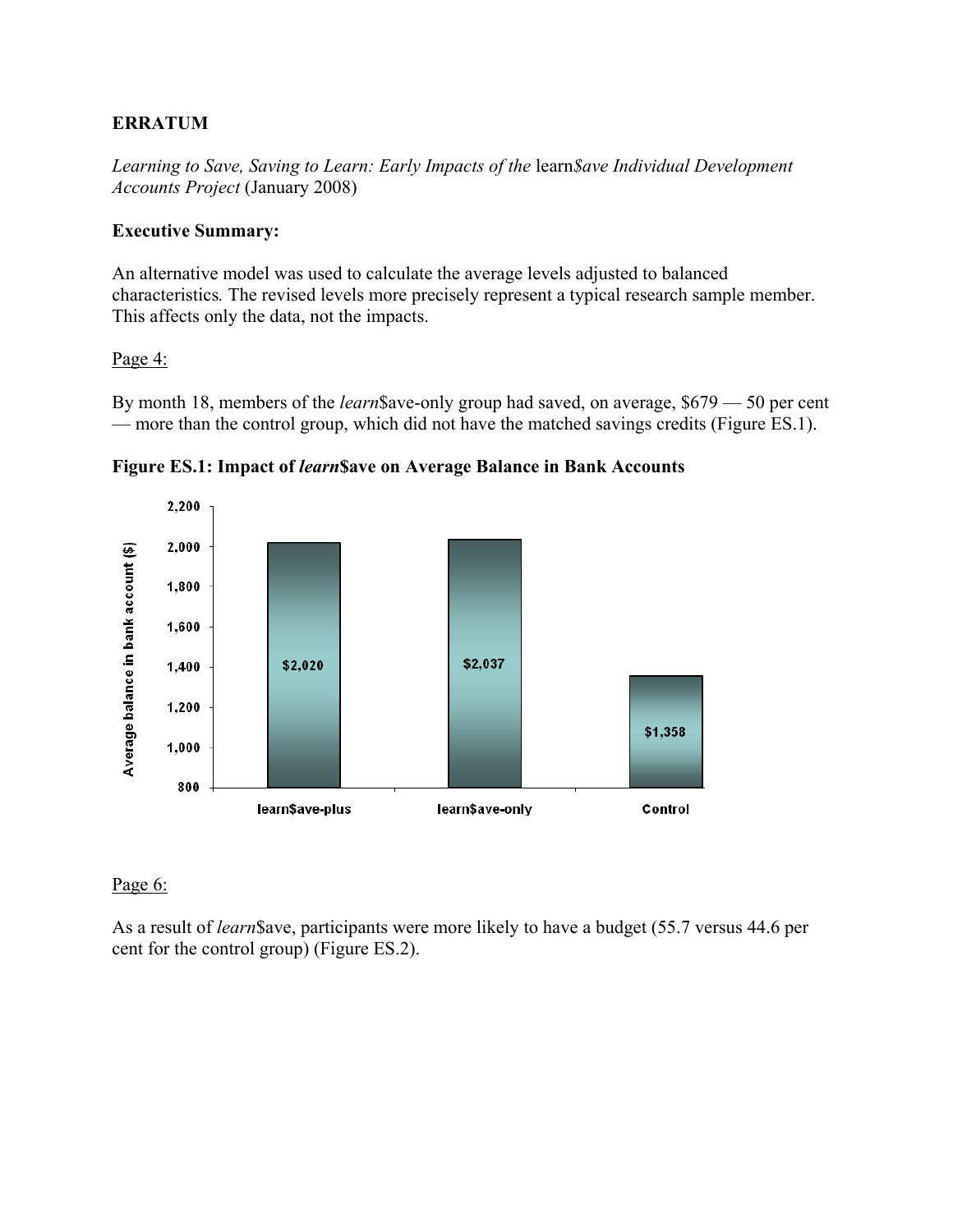**Figure ES.2: Impact of** *learn***\$ave on Budgeting Activity: Percentage of People who Said "Yes" to the Question, "Do you have a household budget?"** 



**Figure ES.3: Impact of** *learn***\$ave on Attitudes Towards Education: Percentage of People who Strongly Agreed With the Statement, "Getting a good job depends on my education"** 



#### **Full report:**

#### Page xi:

By month 18, members of the *learn*\$ave-only group had saved, on average, \$679 — 50 per cent — more than the control group.

#### Page 34: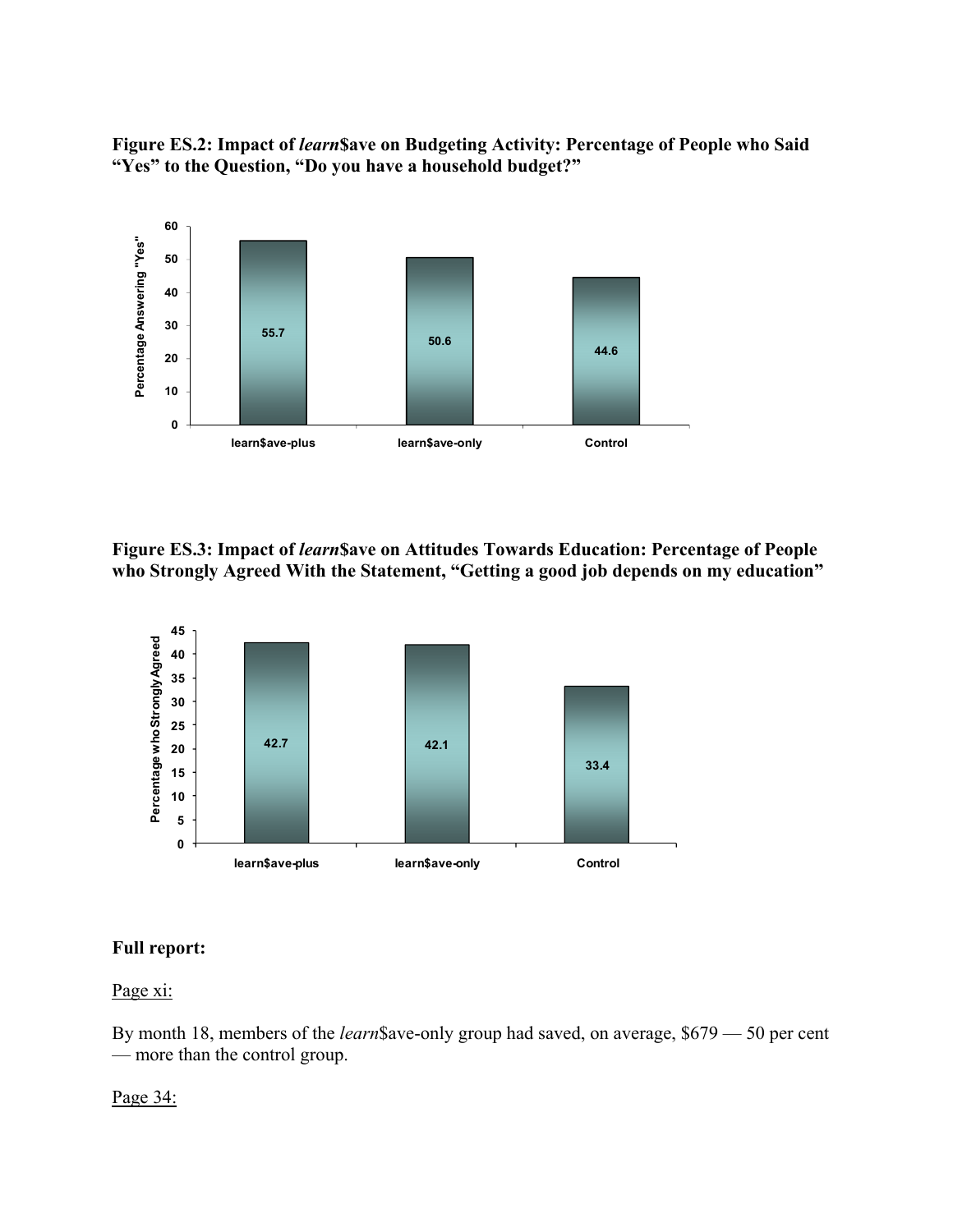The results (Table 5.2) indicate that, at 18 months, *learn*\$ave-only participants had \$2,037 on average in their accounts, which was \$679 or 50 per cent greater than the control group. Another way of looking at this is that without *learn*\$ave, participants' savings would have been 33.3 per cent lower. […] Participants in the *learn*\$ave-only group on average had liquid assets valued at \$2,248. This was \$528 or 30.7 per cent higher than that of the control group.

|                                             | <b>Outcome Level (Average)</b>    |              |         | learn \$ave-only<br>vs. control     |                          | <i>learn</i> \$ave-only<br>vs. learn \$ave plus |                          | learn \$ave-plus<br>vs. control         |                          |
|---------------------------------------------|-----------------------------------|--------------|---------|-------------------------------------|--------------------------|-------------------------------------------------|--------------------------|-----------------------------------------|--------------------------|
|                                             | learn \$ave- learn \$ave-<br>only | plus         | Control | Impact of<br>financial<br>incentive | <b>Standard</b><br>Error | Added<br>impact of<br>services                  | <b>Standard</b><br>Error | Impact of<br>incentive<br>plus services | <b>Standard</b><br>Error |
| <b>Personal assets</b>                      |                                   |              |         |                                     |                          |                                                 |                          |                                         |                          |
| Bank accounts <sup>1</sup>                  | 2,037                             | 2,020        | 1,358   | 679 ***                             | 176                      | $-17$                                           | 169                      | 662 ***                                 | 180                      |
| Formal retirement savings plan <sup>2</sup> | 487                               | 543          | 399     | 88                                  | 82                       | 56                                              | 78                       | $144 *$                                 | 84                       |
| Homeownership saving plan                   | 65                                | 38           | 85      | $-20$                               | 30                       | $-26$                                           | 29                       | $-46$                                   | 30                       |
| GICs, terms deposits, bonds <sup>3</sup>    | 119                               | 174          | 197     | $-78$                               | 86                       | 55                                              | 75                       | $-23$                                   | 87                       |
| Stocks, mutual funds                        | $\overline{7}$                    | 5            | 17      | $-10$                               | 13                       | $-2$                                            | 13                       | $-12$                                   | 13                       |
| Savings at home                             | 86                                | 97           | 148     | $-62**$                             | 30                       | 11                                              | 28                       | $-51$ *                                 | 30                       |
| Value of goods in house                     | 3,685                             | 3,316        | 4,225   | -539                                | 450                      | $-369$                                          | 388                      | $-908$ *                                | 504                      |
| Other financial assets                      | 324                               | 338          | 337     | $-13$                               | 133                      | 14                                              | 115                      | 1                                       | 126                      |
| <b>Personal liabilities</b>                 |                                   |              |         |                                     |                          |                                                 |                          |                                         |                          |
| Credit cards                                | 1,127                             | 1,102        | 1,202   | -76                                 | 181                      | $-25$                                           | 177                      | $-101$                                  | 180                      |
| Student loans                               | 4,767                             | 4,464        | 4,224   | 542                                 | 402                      | $-302$                                          | 378                      | 240                                     | 399                      |
| Installment loans                           | 10                                | 8            | 9       | 0                                   | 6                        | $-2$                                            | 5 <sup>1</sup>           | $-2$                                    | 6                        |
| Other bank loans                            | 158                               | 115          | 166     | -8                                  | 71                       | $-42$                                           | 67                       | $-50$                                   | 71                       |
| Pawnbroker, etc. loans                      | 0                                 | 0            | 0       | 0                                   | $\mathbf{0}$             | 0                                               | $\overline{0}$           | 0                                       | $\mathbf 0$              |
| Family loans                                | 72                                | 101          | 209     | $-137**$                            | 69                       | 29                                              | 65                       | $-109$                                  | 69                       |
| Other debt                                  | 80                                | 101          | 91      | $-11$                               | 28                       | 21                                              | 27                       | 10                                      | 28                       |
| Overdue utility payments <sup>4</sup>       | $\overline{2}$                    | $\mathbf{1}$ | 9       | $-7$                                | 6                        | $-1$                                            | 5 <sup>1</sup>           | -8                                      | 6                        |
| <b>Property</b>                             | 13,055                            | 11,468       | 12,091  | 964                                 | 2,088                    | $-1,587$                                        | 1,962                    | $-623$                                  | 2,135                    |
| House                                       | 11,680                            | 10,065       | 10,477  | 1,203                               | 2,038                    | $-1,615$                                        | 1,907                    | $-412$                                  | 2,081                    |
| Other property                              | 124                               | 209          | 507     | $-382*$                             | 227                      | 85                                              | 213                      | $-298$                                  | 227                      |
| Automobile                                  | 1,251                             | 1,194        | 1,107   | 143                                 | 99                       | $-56$                                           | 94                       | 87                                      | 99                       |
| Debt on property                            | 8,632                             | 7,612        | 8,856   | $-224$                              | 1,799                    | $-1,020$                                        | 1,490                    | $-1,244$                                | 1,722                    |
| House                                       | 7,958                             | 7,065        | 8,163   | $-205$                              | 1,756                    | $-893$                                          | 1,454                    | $-1,097$                                | 1,685                    |
| Other property                              | $-10$                             | 121          | 167     | $-176$                              | 121                      | 131                                             | 115                      | $-45$                                   | 121                      |
| Automobile                                  | 684                               | 425          | 527     | 157                                 | 128                      | $-258$ **                                       | 120                      | $-102$                                  | 126                      |
| Overall                                     |                                   |              |         |                                     |                          |                                                 |                          |                                         |                          |
| Personal assets (non-property/business)     | 6,809                             | 6,531        | 6,765   | 44                                  | 500                      | $-278$                                          | 488                      | $-234$                                  | 593                      |
| Liquid assets (financial, non-pension)      | 2,248                             | 2,296        | 1,720   | 528 ***                             | 201                      | 47                                              | 195                      | 576 ***                                 | 201                      |
| Personal liabilities                        | 6,215                             | 5,892        | 5,912   | 303                                 | 464                      | $-323$                                          | 435                      | $-20$                                   | 456                      |
| Net property assets (house and car)         | 4,422                             | 3,856        | 3,235   | 1,188                               | 1,449                    | $-567$                                          | 1,302                    | 621                                     | 1,447                    |
| Net business assets                         | 35                                | 198          | 110     | -75                                 | 196                      | 163                                             | 188                      | 88                                      | 252                      |
| Net worth                                   | 5,052                             | 4,693        | 4,198   | 854                                 | 1,657                    | $-359$                                          | 1,461                    | 495                                     | 1,636                    |
| Sample size                                 | 920                               | 915          | 748     |                                     |                          |                                                 |                          |                                         |                          |

#### **Table 5.2: Impacts on Savings and Other Components of Net Worth at 18 Months (\$)**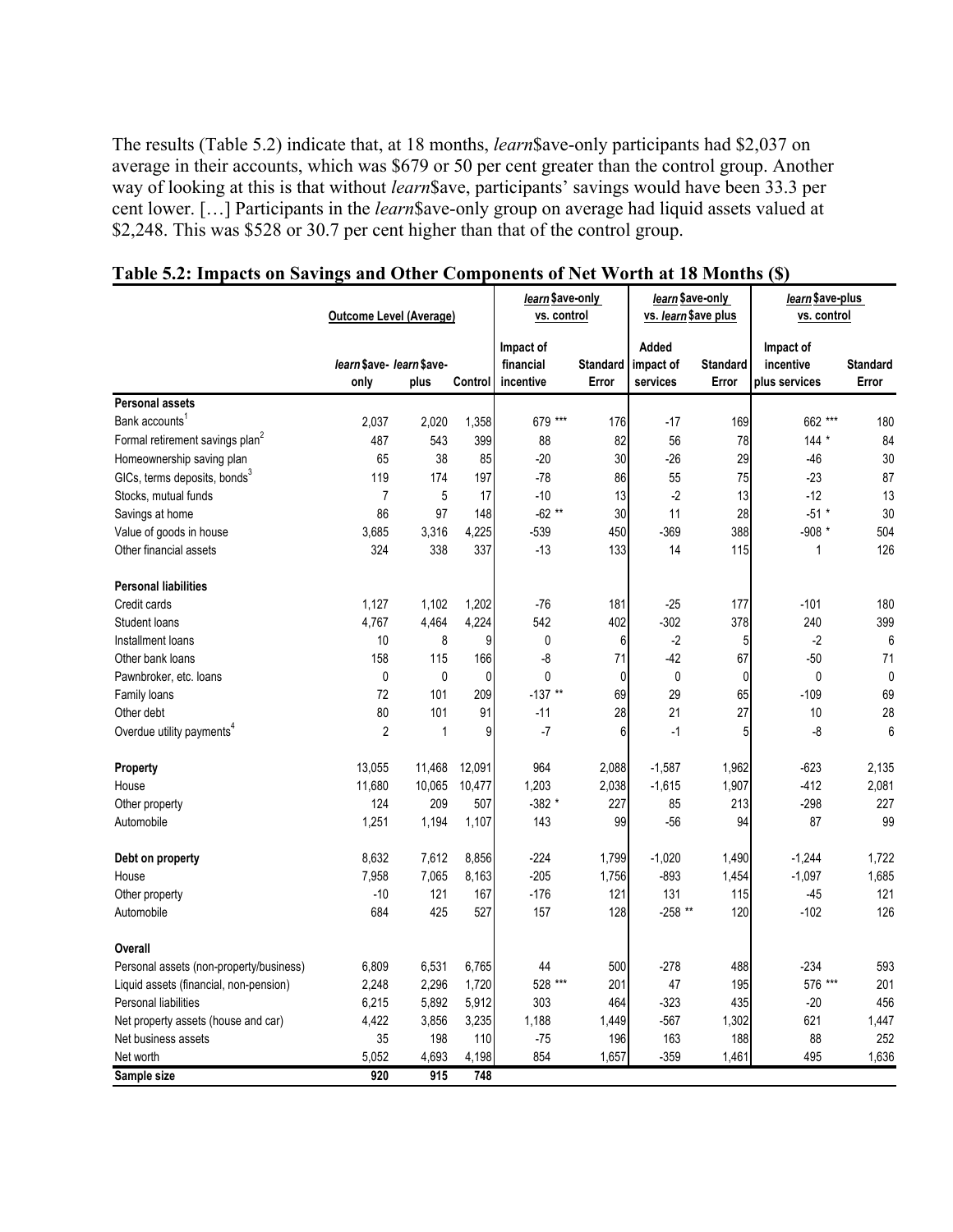Page 36:

Program group participants were much less likely to purchase a computer in this period than control group participants (about 22 versus 30 per cent [Table 5.3]).

|                                       | <b>Outcome Levels</b>    |      |                        | learn \$ave-only<br>vs. control |                    | learn \$ave-only<br>vs. learn \$ave-plus |       | learn \$ave-plus<br>vs. control<br>Impact of<br>incentive |       |
|---------------------------------------|--------------------------|------|------------------------|---------------------------------|--------------------|------------------------------------------|-------|-----------------------------------------------------------|-------|
|                                       | learn \$ave-learn \$ave- |      | Impact of<br>financial | <b>Standard</b>                 | Added<br>impact of | <b>Standard</b>                          | plus  | <b>Standard</b>                                           |       |
|                                       | only                     | plus | <b>Control</b>         | incentive                       | Error              | services                                 | Error | services                                                  | Error |
| budgetgeting (at Time of Interview)   |                          |      |                        |                                 |                    |                                          |       |                                                           |       |
| % who budgetget                       | 50.6                     | 55.7 | 44.6                   | $6.0**$                         | 2.4                | $**$<br>5.1                              | 2.2   | ***<br>11.1                                               | 2.4   |
| % who set financial goals             | 61.2                     | 68.6 | 56.2                   | $5.1***$                        | 2.4                | $7.4***$                                 | 2.2   | $12.4***$                                                 | 2.4   |
| Hardship (in Previous 12 Months)      |                          |      |                        |                                 |                    |                                          |       |                                                           |       |
| % who had difficulty meeting expenses | 32.1                     | 30.6 | 33.5                   | $-1.3$                          | 2.2                | $-1.6$                                   | 2.1   | $-2.9$                                                    | 2.2   |
| % who had to borrow to meet needs     | 23.8                     | 24.1 | 25.3                   | $-1.5$                          | 2.0                | 0.3                                      | 1.9   | $-1.2$                                                    | 2.0   |
| % who used a foodbank                 | 6.6                      | 7.5  | 5.8                    | 0.8                             | 1.2                | 0.9                                      | 1.2   | 1.7                                                       | 1.2   |
| % who declared bankruptcy             | 0.2                      | 0.6  | 0.9                    | $-0.7 *$                        | 0.4                | 0.3                                      | 0.3   | $-0.4$                                                    | 0.4   |
| <b>Computer Purchase</b>              |                          |      |                        |                                 |                    |                                          |       |                                                           |       |
| % who purchased a computer            |                          |      |                        |                                 |                    |                                          |       |                                                           |       |
| since last interview                  | 21.9                     | 22.4 | 30.3                   | $***$<br>$-8.4$                 | 2.1                | 0.5                                      | 2.0   | $-7.9$ ***                                                | 2.1   |
| Sample size                           | 920                      | 915  | 748                    |                                 |                    |                                          |       |                                                           |       |

#### **Table 5.3: Impacts on Budgeting and Hardship at 18 Months — Incidence**

#### Page 37:

As noted above, program group members have, on average, a significantly greater amount of liquid asset holdings than control group members. This increase is derived mainly from participants at the lower end of the distribution moving up. Participants in the *learn*\$ave-only group were much less likely to be in the lowest two quantiles (17.6 per cent) than control group members (41.2 per cent). Conversely, participants in the *learn* \$ ave-only group were much more likely to be in the fourth quantile (27.6 per cent) than control group members (14.8 per cent).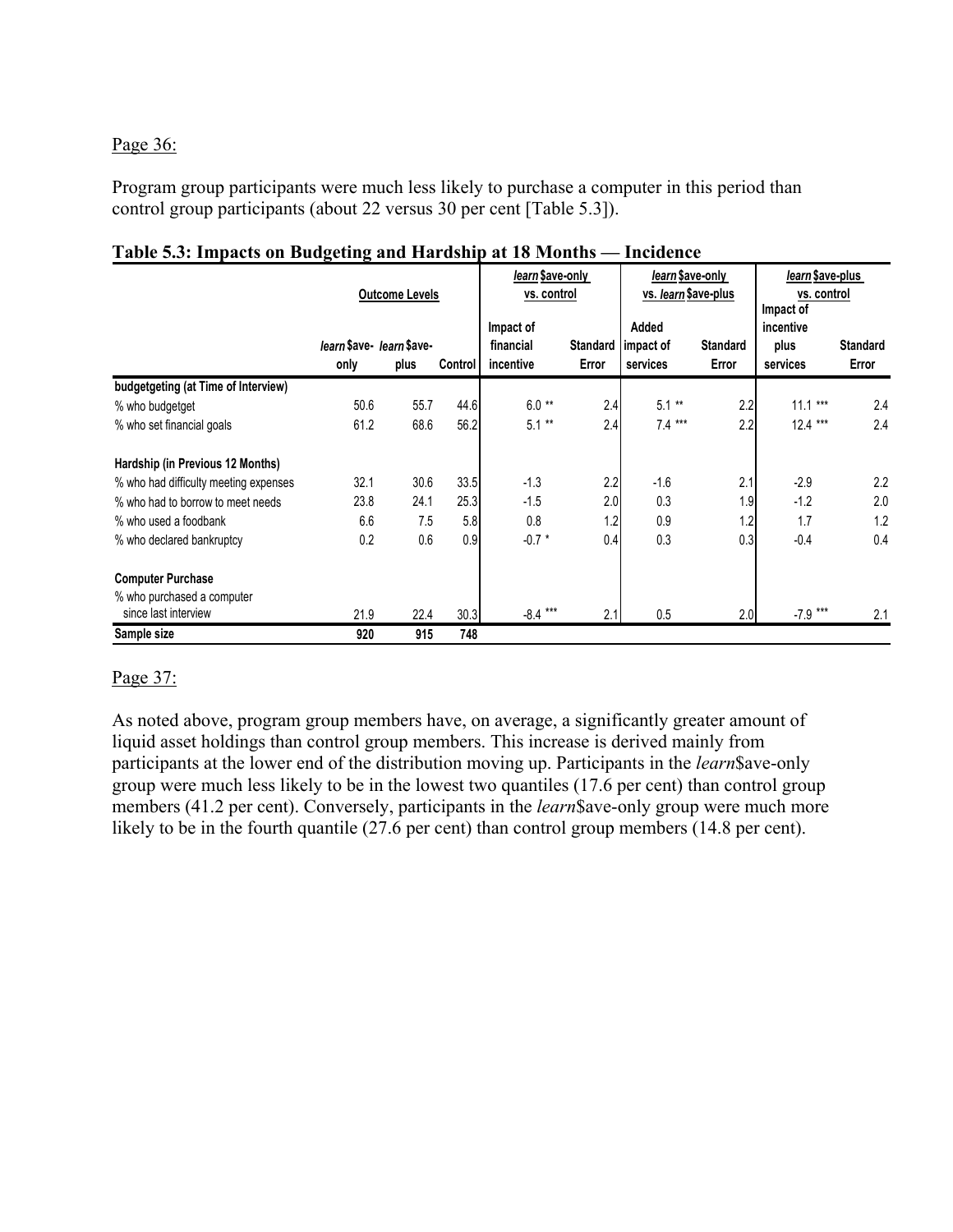



#### Page 37–38:

In fact, one positive and significant finding is that participants in the *learn*\$ave-only group were significantly more likely to have a budget than control group participants (50.6 versus 44.6 per cent; see Table 5.3). There was also a statistically significant difference of similar magnitude between the two program groups (*learn*\$ave-plus versus *learn*\$ave-only: 55.7 versus 50.6 per cent).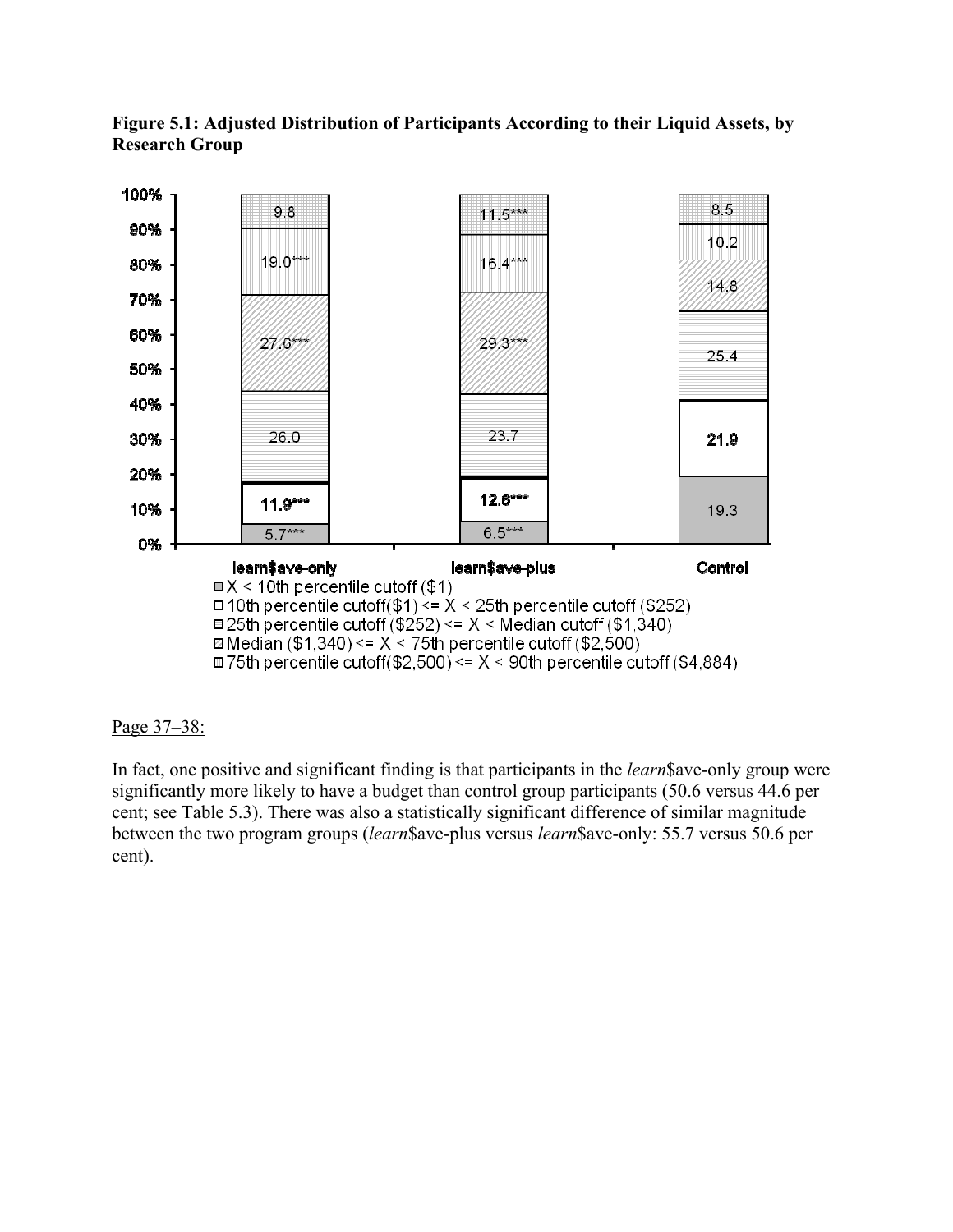## Page 49:

#### **Table 6.1: Impacts on Attitudes towards Education — Percentage Distribution at 18 Months (Education Stream)**

|                                                 | <b>Outcome Levels</b>     |      |         | learn \$ave-only<br>vs. Control<br>Impact of |                 | learn \$ave-only<br>vs. learn \$ave-plus<br>Added |                 | learn \$ave-plus<br>vs. Control<br>Impact of |                 |
|-------------------------------------------------|---------------------------|------|---------|----------------------------------------------|-----------------|---------------------------------------------------|-----------------|----------------------------------------------|-----------------|
|                                                 | learn \$ave- learn \$ave- |      |         | fincancial                                   | <b>Standard</b> | impact of                                         | <b>Standard</b> | incentive plus                               | <b>Standard</b> |
|                                                 | only                      | plus | Control | incentive                                    | Error           | services                                          | Error           | services                                     | Error           |
| Getting a good job depends on my education      |                           |      |         |                                              |                 |                                                   |                 |                                              |                 |
| Strongly disagree                               | 0.9                       | 0.8  | 1.8     | $-1.0*$                                      | 0.7             | $-0.1$                                            | 0.5             | $-1.1*$                                      | 0.6             |
| Disagree                                        | 5.7                       | 6.5  | 10.1    | $-4.4***$                                    | 1.4             | 0.7                                               | 1.4             | $-3.6$ **                                    | 1.4             |
| Agree                                           | 51.4                      | 50.1 | 54.6    | $-3.3$                                       | 2.7             | $-1.3$                                            | 2.6             | $-4.6*$                                      | 2.7             |
| Strongly agree                                  | 42.1                      | 42.7 | 33.4    | $8.6***$                                     | 2.7             | 0.7                                               | 2.5             | $9.3***$                                     | 2.7             |
| I need more schooling to find a good job        |                           |      |         |                                              |                 |                                                   |                 |                                              |                 |
| Strongly disagree                               | 0.7                       | 0.6  | 1.3     | $-0.6$                                       | 0.5             | 0.0                                               | 0.5             | $-0.6$                                       | 0.5             |
| Disagree                                        | 9.9                       | 10.0 | 14.6    | $-4.7***$                                    | 1.7             | 0.1                                               | 1.6             | $-4.6$ ***                                   | 1.7             |
| Agree                                           | 52.0                      | 55.1 | 51.3    | 0.7                                          | 2.8             | 3.1                                               | 2.6             | 3.9                                          | 2.8             |
| Strongly agree                                  | 37.4                      | 34.2 | 32.9    | $4.5*$                                       | 2.6             | $-3.1$                                            | 2.5             | 1.4                                          | 2.6             |
| No matter how much education I get,             |                           |      |         |                                              |                 |                                                   |                 |                                              |                 |
| I will most likely end up with a low-paying job |                           |      |         |                                              |                 |                                                   |                 |                                              |                 |
| Strongly disagree                               | 25.1                      | 26.3 | 23.4    | 1.7                                          | 2.4             | 1.2                                               | 2.2             | 2.9                                          | 2.4             |
| Disagree                                        | 61.2                      | 59.3 | 55.0    | $6.2**$                                      | 2.8             | $-1.9$                                            | 2.6             | 4.3                                          | 2.8             |
| Agree                                           | 12.5                      | 13.0 | 18.4    | $-5.9***$                                    | 1.9             | 0.5                                               | 1.8             | $-5.5***$                                    | 1.9             |
| Strongly agree                                  | 1.2                       | 1.4  | 3.1     | $-1.9**$                                     | 0.7             | 0.2                                               | 0.7             | $-1.7$ **                                    | 0.8             |
| It is not worth going into debt to go to school |                           |      |         |                                              |                 |                                                   |                 |                                              |                 |
| Strongly disagree                               | 13.8                      | 9.6  | 11.8    | 1.9                                          | 1.8             | $-4.1$ **                                         | 1.7             | $-2.2$                                       | 1.8             |
| Disagree                                        | 61.6                      | 66.0 | 56.1    | $5.6**$                                      | 2.8             | $4.4 *$                                           | 2.6             | $10.0***$                                    | 2.8             |
| Agree                                           | 21.5                      | 21.4 | 28.2    | $-6.7***$                                    | 2.4             | $-0.1$                                            | 2.3             | $-6.8***$                                    | 2.4             |
| Strongly agree                                  | 3.1                       | 3.0  | 3.9     | $-0.8$                                       | 1.0             | $-0.1$                                            | 1.0             | $-0.9$                                       | 1.0             |
| Sample size                                     | 748                       | 738  | 605     |                                              |                 |                                                   |                 |                                              |                 |